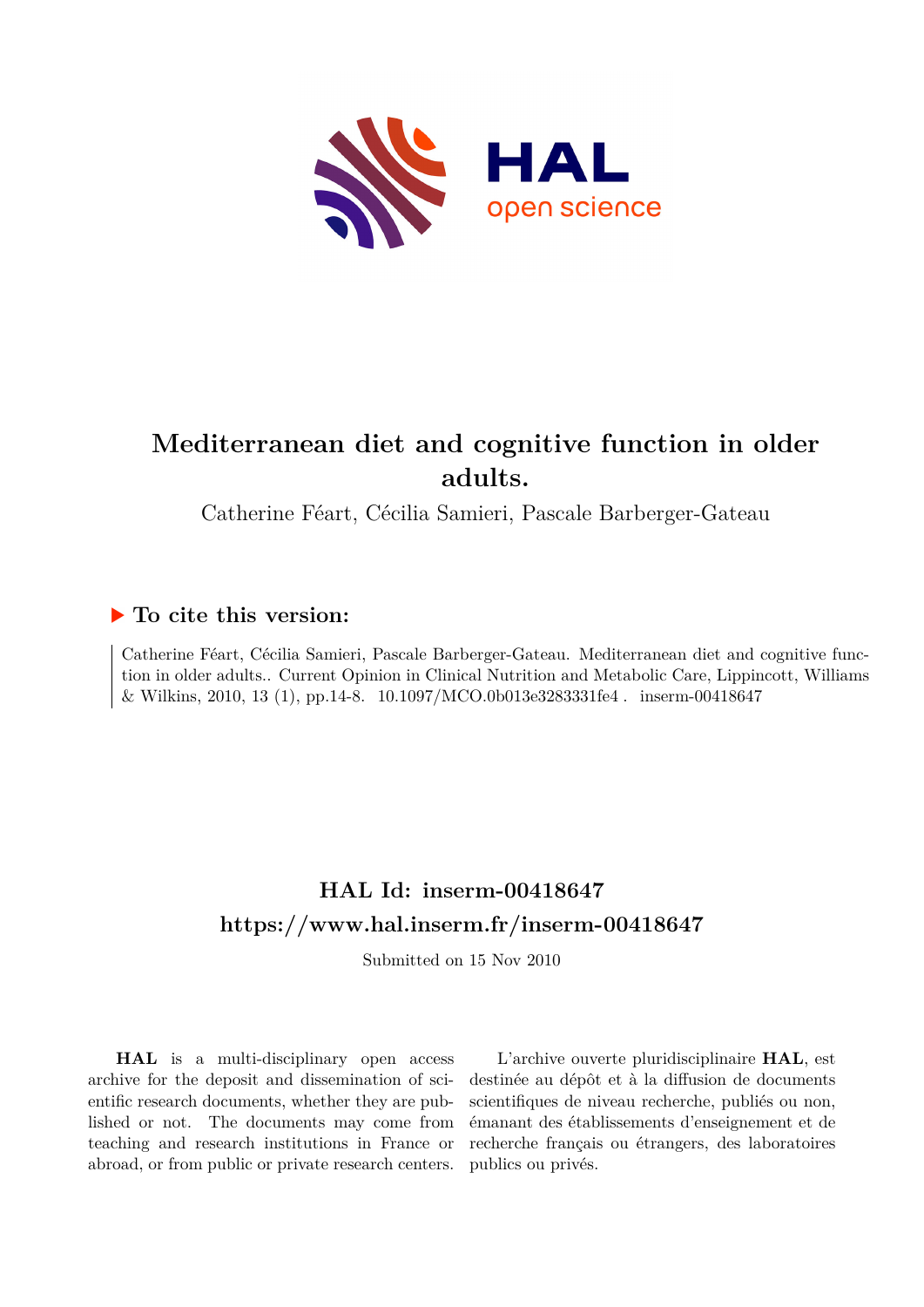## **TITLE PAGE**

#### **Title**

#### **Mediterranean diet and cognitive function in older adults**

### **Authors**

Catherine Féart, Cécilia Samieri, Pascale Barberger-Gateau

**Author Affiliations:** Research Center INSERM, U897, Bordeaux, France; Univ Victor

Segalen Bordeaux 2, Bordeaux, France

### **Corresponding author**:

Catherine FEART, PhD

Address: Equipe Epidémiologie de la nutrition et des comportements alimentaires, INSERM,

U897, Université Victor Ségalen Bordeaux 2, ISPED case 11, 146 rue Léo-Saignat, F-33076

BORDEAUX Cedex – France

Phone: (33) 5 57 57 48 95; Fax: (33) 5 57 57 14 86

E-mail: [Catherine.Feart@isped.u-bordeaux2.fr](mailto:Catherine.Feart@isped.u-bordeaux2.fr)

#### **Short running head**

Mediterranean Diet, Cognitive Decline and Dementia

*Word count: 2690 (text)*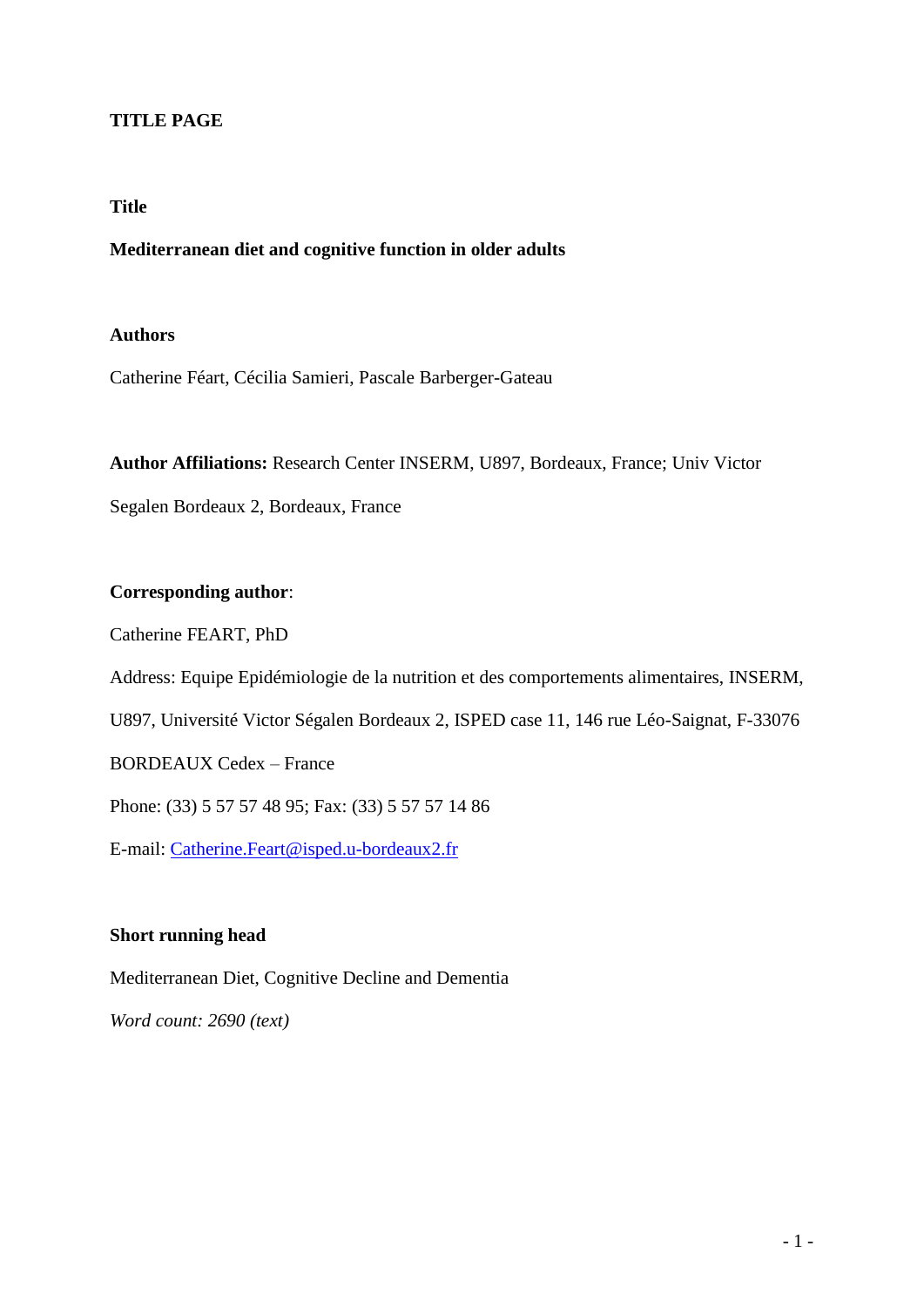#### **ABSTRACT**

*Purpose of review*: The effectiveness of the Mediterranean diet in reducing the prevalence of cardiovascular and chronic diseases has been largely evidenced. Although nutrition constitutes an interesting approach in preventing age-related brain disorders, the association between the Mediterranean-style diet and cognitive functions has been very occasionally explored.

*Recent findings*: Results are provided from only two recent prospective cohorts of older Americans and French individuals  $(\geq 65 \text{ y})$  on the relationship of Mediterranean diet to cognitive functions. A high adherence to the Mediterranean diet has been associated with slower cognitive decline, with reduced risk of Mild Cognitive Impairment conversion to Alzheimer's Disease (AD) and with reduced risk of AD.

*Summary*: The possibility that the Mediterranean diet may affect not only the risk for AD, but also the evolution of cognitive performances a long time before the clinical diagnosis of dementia and subsequent disease course constitutes major promising results. Replication of these results in other populations seems necessary to allow their generalization and to propose the Mediterranean diet as a potential preventive approach against cognitive decline or dementia in addition to its expected benefits against many other unfavorable outcomes in a public health perspective.

#### **Keywords**:

Mediterranean diet, cognitive functions, aging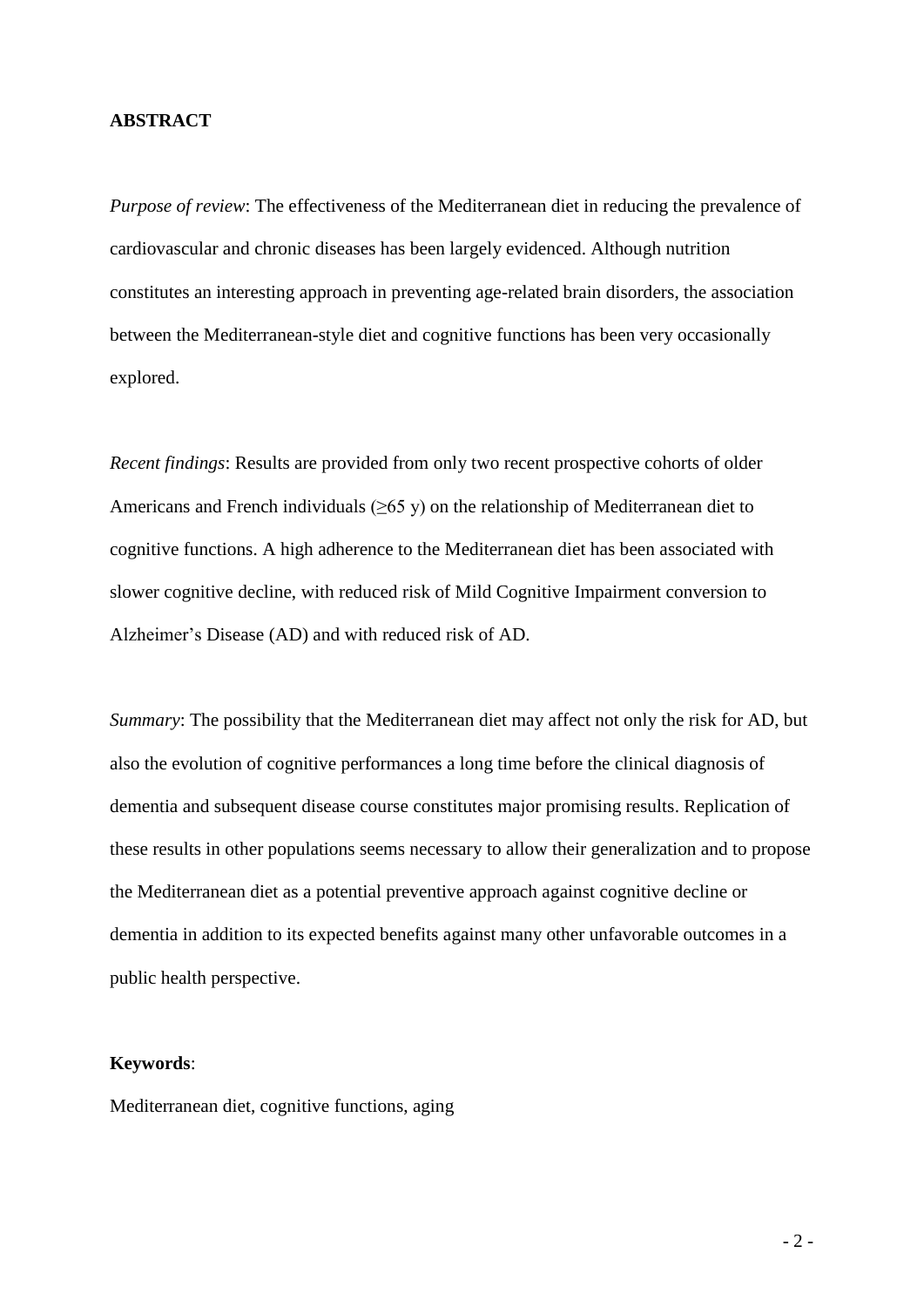#### **INTRODUCTION**

The health benefits of a Mediterranean-style diet are well documented in regard of the abundant literature in the field of nutritional epidemiology. The Mediterranean-style diet has been first associated with a significant decrease in overall mortality among 182 men and women aged 70 years and more in three Greek villages [1-2••]. This result has been recently extended to larger population in Greece (more than 22 000 adults) displaying a significant reduction in total mortality with greater adherence to the traditional Mediterranean diet [3•]. Advantages of a type of diet that adheres to the principles of the traditional Mediterranean one on health were mentioned in a recent meta-analysis in which greater adherence to a Mediterranean-style diet was associated with longer survival, reduced risk for cardiovascular mortality and cancer incidence and mortality [4•]. A growing body of evidence has then emerged and the concept of Mediterranean diet as a healthy eating model has been widely recognized [5].

Whether adherence to a Mediterranean-type diet was associated with brain health has surprisingly only recently been explored although the Mediterranean diet has the special feature to combine several foods and nutrients already separately proposed as potential protective factors against cognitive dysfunctions [6]. Here, we update available knowledge on the relationship between Mediterranean diet and cognitive decline, risk of dementia or Alzheimer's disease based on two prospective cohorts from US and France.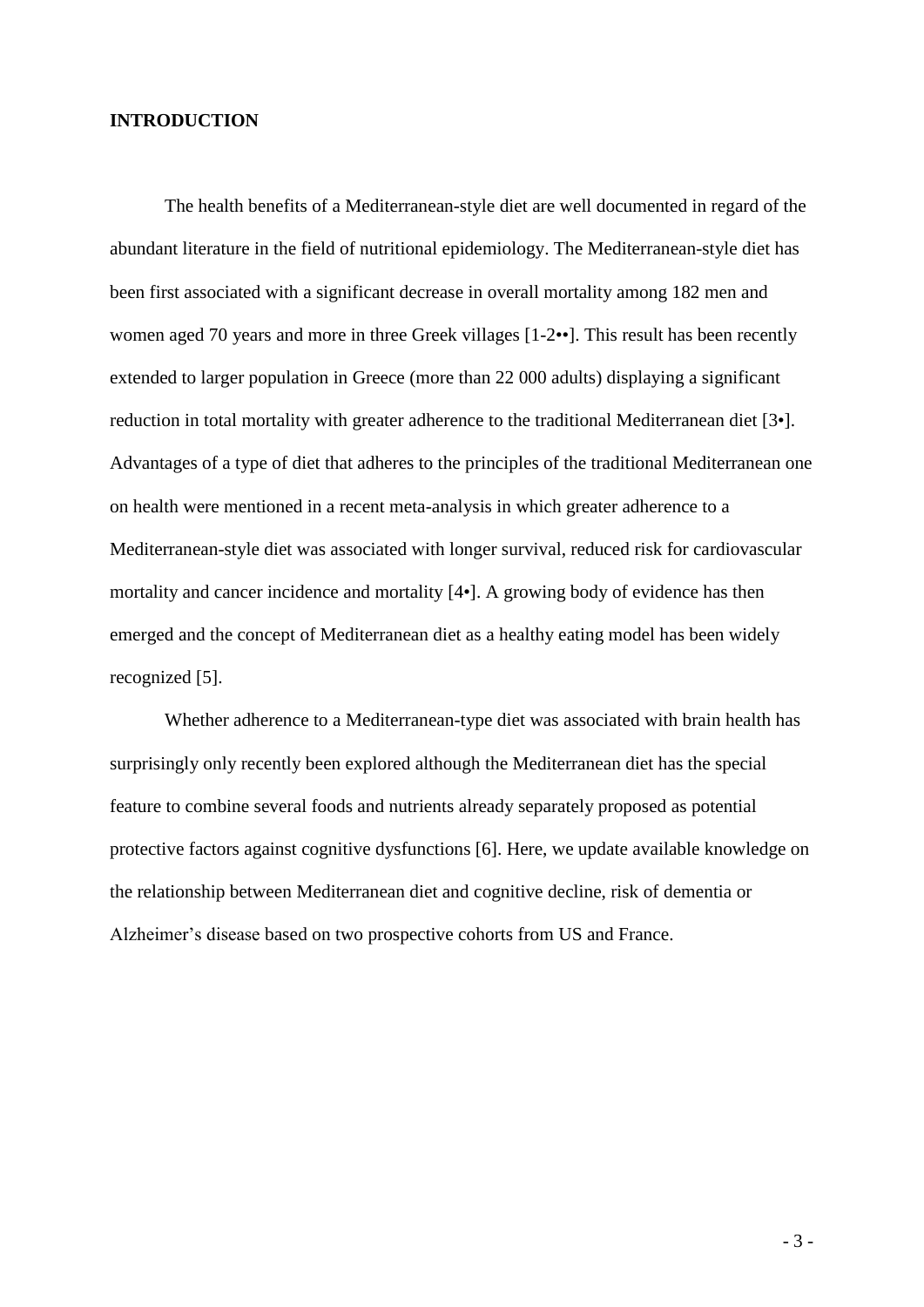#### **TEXT OF REVIEW**

Older adults appear to be at high risk for cognitive impairment and the increased life expectancy observed in developed countries is accompanied by an increasing prevalence of dementia and of its major cause, Alzheimer's disease (AD) [7]. The prevalence of dementia increases with age from approximately 1.0% in the group age 65 to 69 years to 30% at age 90 years and older [8]. The main risk factors of AD, age and possession of the  $\varepsilon$ 4 allele of the gene of apolipoprotein E (ApoE) for the late-onset or sporadic form of the disease, are only predisposing factors which offer no possibility of prevention. Because of the presently limited efficacy of pharmacological therapies, the search for preventive strategies for cognitive decline or dementia seems of utmost importance. Preventive strategies should aim at delaying the onset of Mild Cognitive Impairment (MCI) [9], an unstable but still potentially reversible stage, or favouring the reversibility to normal cognitive functioning in MCI patients, in order to avoid or delay the conversion to dementia.

Among lifestyle-related factors recently proposed as the first line of defence against the development and progression of cognitive impairment [6, 10], nutrition constitutes an interesting approach. Beyond the potential impact of specific nutrients such as antioxidants, n-3 polyunsaturated fatty acids and homocysteine-related vitamins (vitamin B12 and folate), dietary patterns allow to investigate their additional or synergistic effects. However, few epidemiological studies on elderly individuals have been interested by dietary patterns and their impact on brain aging outcomes so far [11].

#### **Concept of the Mediterranean diet**

The Mediterranean-style diet was first described in the Seven-Country study in the 1950s to 1960s in the south of Europe where adult life expectancy was among the highest in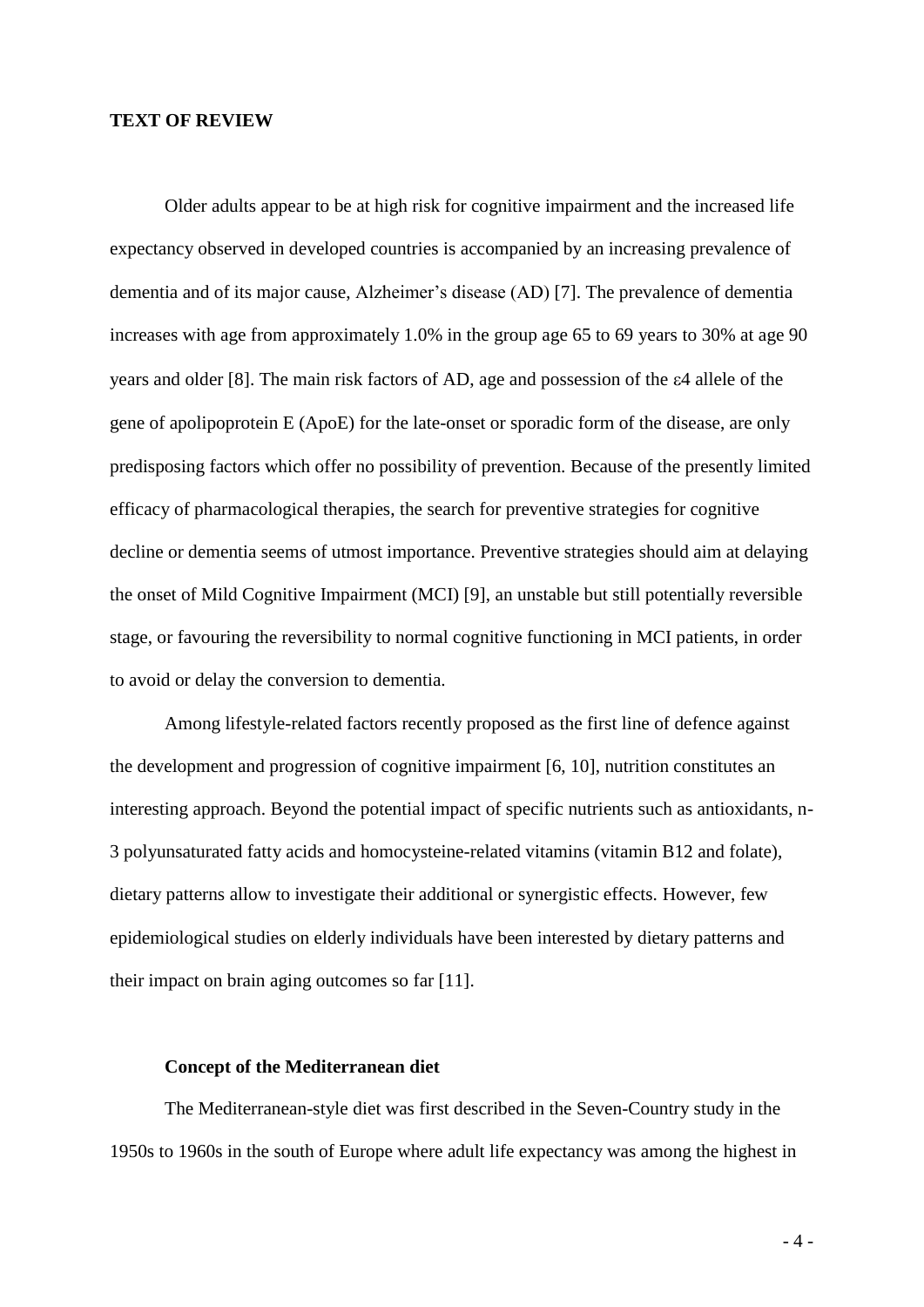the world and rates of coronary heart disease, certain cancers and other nutrition-related chronic diseases were among the lowest [12]. Not a specific pattern but a collection of eating habits traditionally followed by the populations of the Mediterranean basin first defined the Mediterranean diet called "traditional". This dietary pattern is characterized by abundant plant foods consumption in the form of fruits, vegetables, breads, other forms of cereals, potatoes, beans, nuts and seeds; fresh fruit as the typical dessert; olive oil as the main source of monounsaturated fat; dairy products as principally cheese and yogurt; a low to moderate consumption of fish depending of the proximity of the sea; a low to moderate consumption of poultry; fewer than four eggs consumed per week; low amount of red meat and wine consumed in low to moderate amounts, normally during meals [13]. However, there is no single Mediterranean diet but several definitions, because dietary habits vary considerably across the Mediterranean countries bordering the sea [14•]. Nevertheless, the evaluation of the adherence to a Mediterranean-style diet has conducted to develop scores or indexes called "Mediterranean Diet Scale" or "Mediterranean Diet Score" or "Mediterranean Adequacy Index" or even "Mediterranean–Style Dietary Pattern Score" based on *a priori* hypotheses and intended to be close to the traditional one [15-16]. The Mediterranean diet scale in its original form did not include the consumption of fish [2••] while it was included in more recent studies. The use of the Mediterranean diet score seems especially useful to compare adherence to the so-called "Mediterranean diet" between different populations [17].

The computation of the Mediterranean diet score, as used in studies about cognitive impairments [18••-19••], was close to the method previously described by Trichopoulou et al. [2••-3]. Briefly, a value of 0 or 1 was assigned to each of the nine food groups characterizing the traditional Mediterranean diet (vegetables, fruits, legumes, cereals, the ratio of monounsaturated-to-saturated fatty acid, alcohol and fish presumed to be beneficial; meat and dairy products presumed to be detrimental), using sex-specific median consumption of the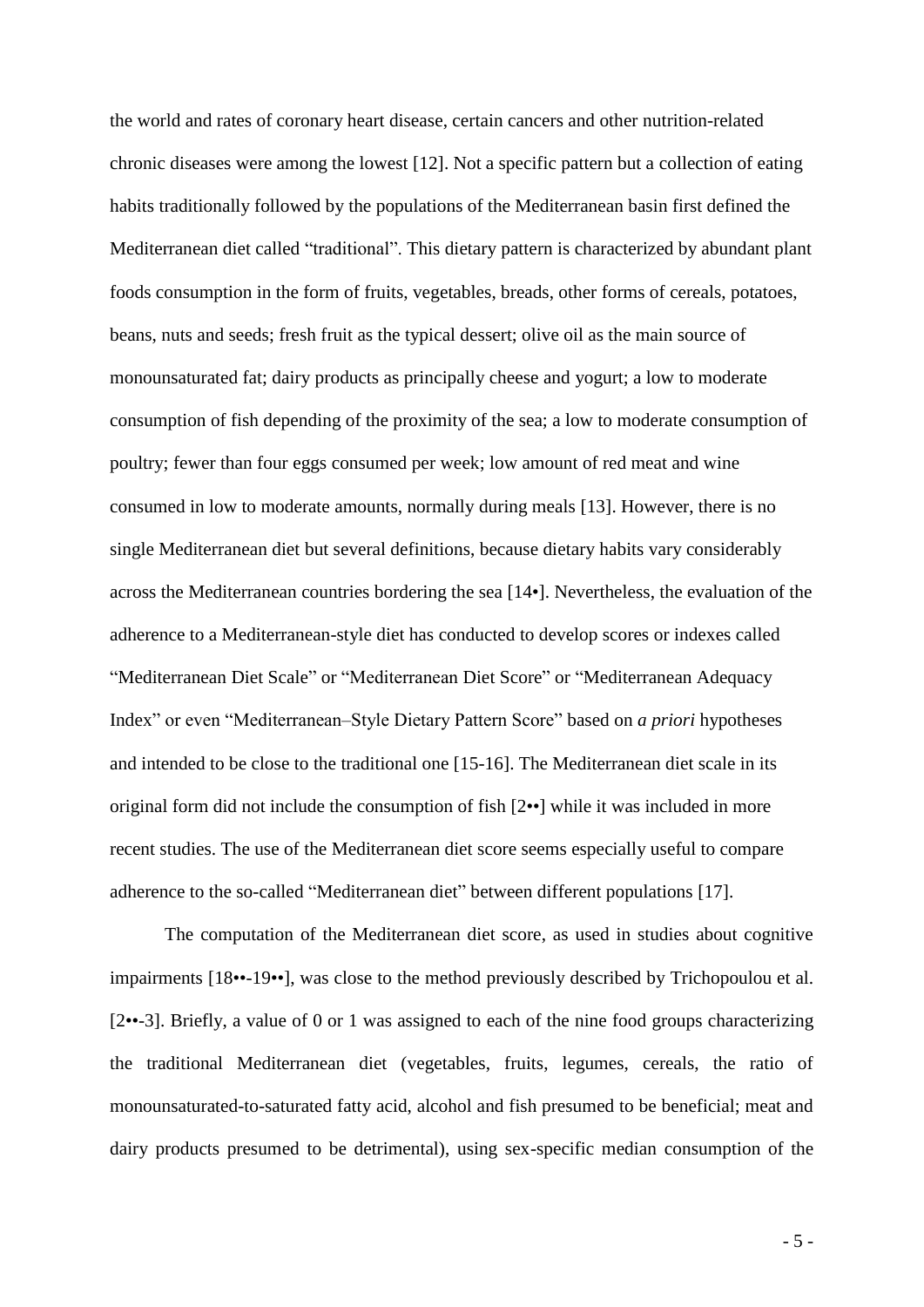population as cut-offs. Theoretically, the score could range from 0 to 9, with higher scores indicating greater dietary adherence.

#### **Potential mechanisms linking the Mediterranean diet to cognitive functions**

Previous observational studies already indicated that specific food or nutrient that take part of the traditional Mediterranean diet (i.e. fish, unsaturated fatty acids, antioxidant as vitamin E, vitamin B12, folates, carotenes, flavonoids, moderate alcohol) may have potential protective effect against dementia or cognitive decline [10]. However, these results about isolated nutrient or food seem so far conflicting [20-22]. Compared with traditional singlefood or nutrient methods, the dietary pattern approach is appealing for several reasons. Indeed, the analyses of single nutrients ignore important interactions (additive, synergistic or antagonist effects) between components of diet and more importantly people did not eat isolated nutrients [23].

Different biological mechanisms could be evoked to explain the association between foods or nutrients of the Mediterranean diet and potential better brain health. Indeed, the role of nutrition and notably of the Mediterranean diet on cardiovascular events is well documented [24-25] and a protective effect of the Mediterranean diet against vascular dementia or the vascular component of AD could be expected. Oxidative damages have been implicated in the pathogenesis of AD, and the Mediterranean diet is also a dietary pattern with antioxidant properties [26]. Moreover, inflammation is another mechanism involved in the pathogenesis of AD which is in general reduced with higher adherence to the Mediterranean diet [27-28].

#### **Adherence to a Mediterranean diet and cognitive functions**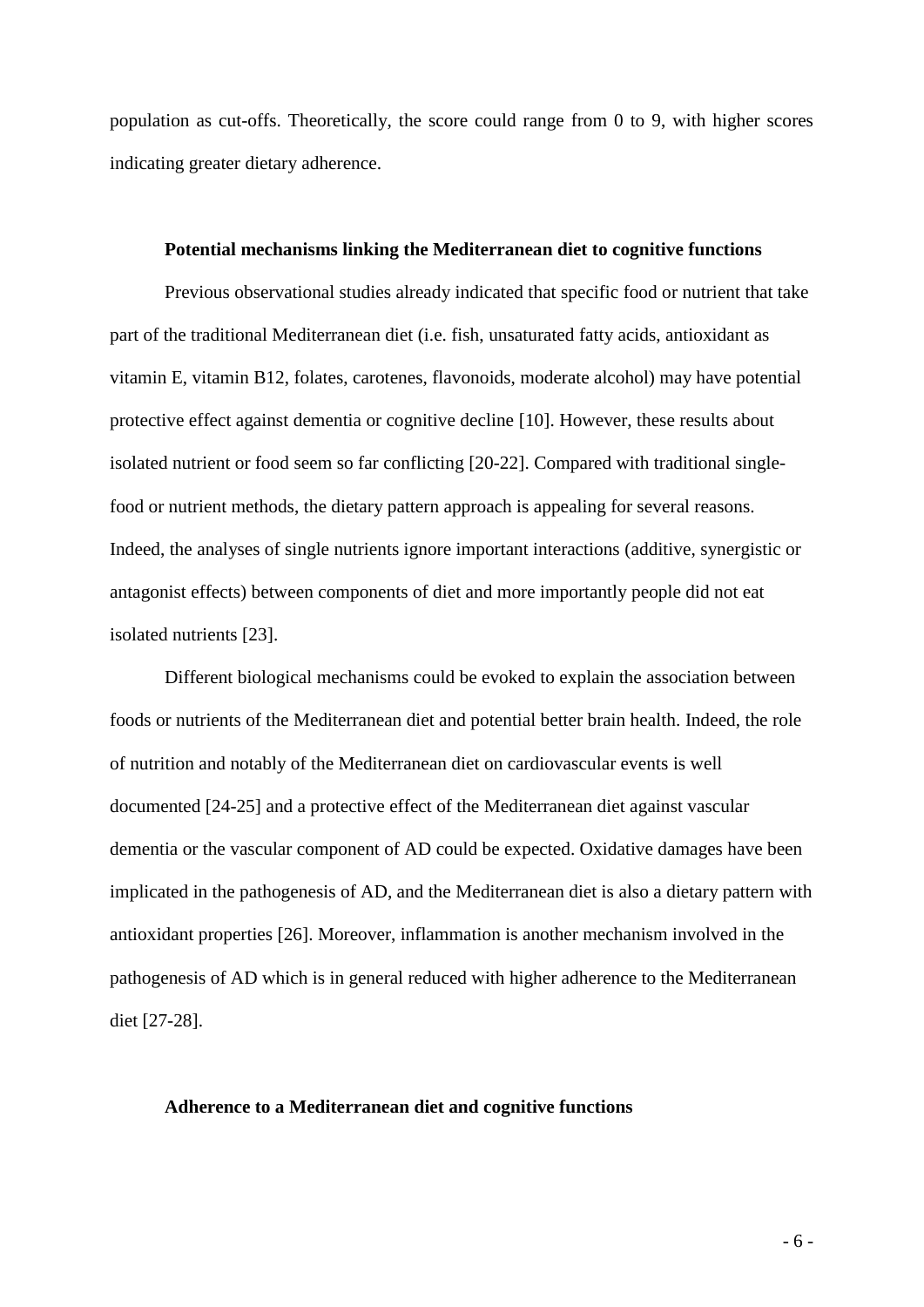The association between adherence to a Mediterranean-type diet and the evolution of cognitive functions or incidence of dementia has been explored recently. To date, only two prospective studies from US [19••, 29••-31••] and France [18••] have investigated this relationship and results are in agreement with a beneficial effect of the Mediterranean diet on cognitive functions, despite many differences between the populations studied.

Using data from the Washington Heights-Inwood Columbia Aging Project (WHICAP), Scarmeas et al. was the first who reported a beneficial effect of the Mediterranean diet on incidence of AD [19••]. Subjects older than 65 years were enrolled in this cohort in 1992 and 1999 and have been followed 4 years in mean (range  $0.2 - 13.9$ ). Among subjects free from dementia at baseline, 2258 subjects had a complete assessment of cognitive functions and of dietary habits. Criteria used for the diagnosis of dementia were those of the *Diagnostic and Statistical Manual of Mental disorders, Revised Third Edition* (DSM-III-R) and the subtype of dementia was determined according to the criteria of the *National Institute of Neurological and Communicative Disorders and Stroke-Alzheimer's Disease and Related Disorders Association* (NINCDS-ADRDA). The authors identified 262 incident cases of AD during the follow-up. The Mediterranean diet score was computed as early described. Among most interesting results, they observed that the mean Mediterranean diet score at baseline was slightly higher in subjects who remained nondemented compared to those who developed AD over time  $(4.4 \text{ vs. } 4.2 \text{ in mean respectively, } P=0.05)$ . Higher adherence to the Mediterranean diet was significantly associated with lower risk for development of AD, even after adjustment for age, sex, ethnicity, education, ApoE genotype, caloric intake, smoking, comorbidity index and body mass index (Hazard Ratio (HR)  $=0.91$ , *P*=0.015). Compared with subjects in the lowest tertile of Mediterranean diet score (score 0 to 3, indicating a low adherence to the Mediterranean diet), those in the middle score tertile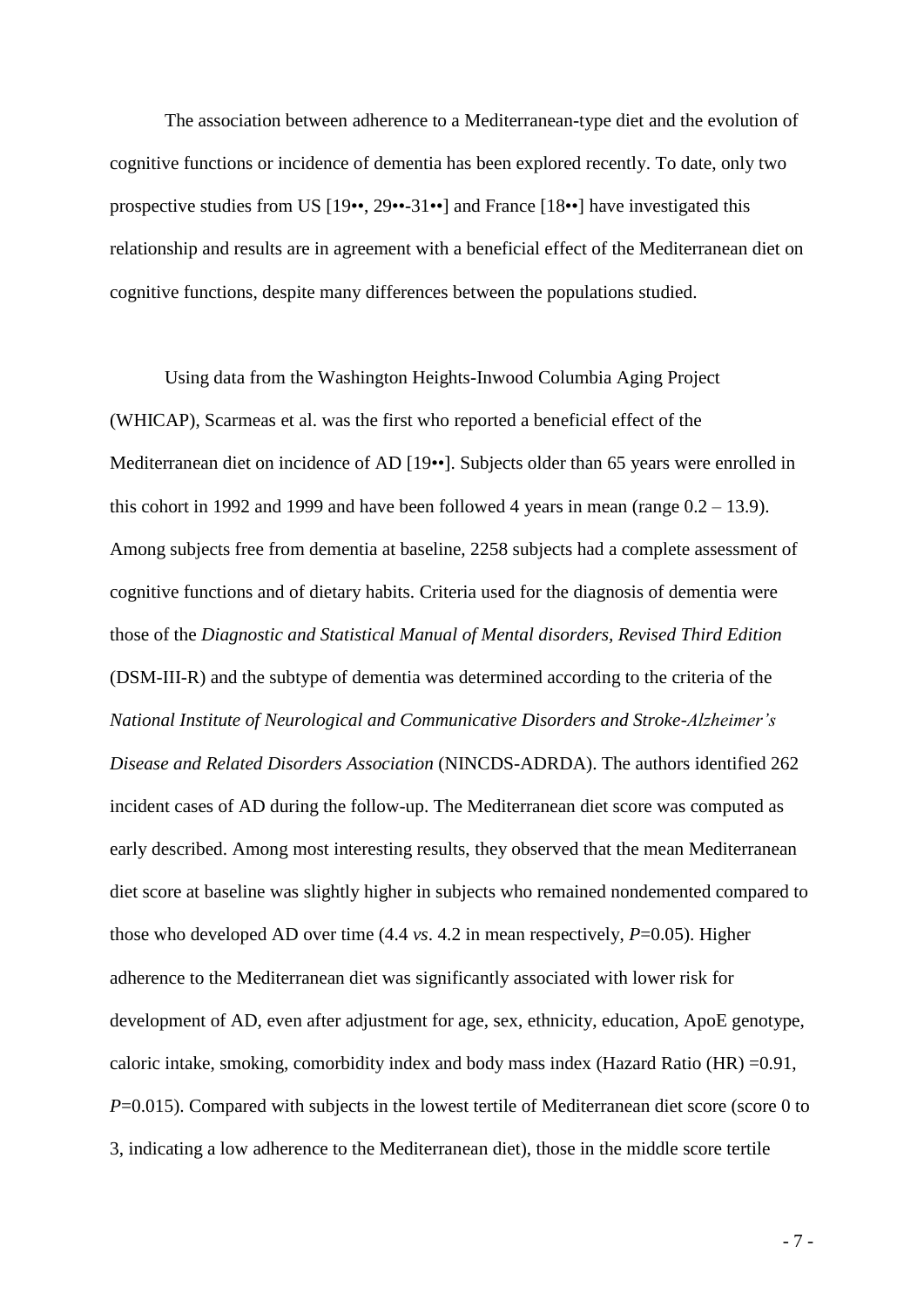(score 4 to 5) had 21 % less risk for development of AD and those in the highest tertile (score 6 to 9, indicating a high adherence to the Mediterranean diet) had 40% less risk for development of AD, with a trend for a dose-response effect, in fully adjusted models.

In a more recent analysis, the same authors confirmed their original finding about a beneficial effect of the Mediterranean diet on cognitive functions in older Americans [31••]. In a sub-sample of the WHICAP constituted by 1393 subjects aged 77 years in mean at baseline, and followed in mean 4.5 years (range  $0.9 - 16.4$ ), there were 275 subjects who developed MCI over time. A trend for a beneficial effect of a high adherence to the Mediterranean diet on the risk of MCI over time was observed (HR=0.72, *P*=0.05). Among subjects with MCI at baseline (n=482), 106 developed AD during the follow-up. Compared with MCI patients in the lowest tertile of Mediterranean diet score (score 0 to 3), those in the middle (score 4 to 5) and high (score 6 to 9) tertiles of the Mediterranean diet score had respectively 45% and 48% significant less risk of developing AD over time. The assessment of nutritional data in subjects already suffering from MCI at baseline denoted however a potential bias in these analyses.

Finally, another original analysis from the WHICAP was the investigation of the risk of incident AD according to the adherence to the Mediterranean diet and to the practice of physical exercise, already known as potential protective factor against functional decline [29••]. Briefly, the authors observed that both high Mediterranean-type diet adherence  $(HR=0.60, 95\% \text{ CI } 0.42 - 0.87)$  and participating in physical activity  $(HR=0.67, 95\% \text{ CI } 0.47)$ – 0.95) were independently associated with lower risk of AD over time.

To our knowledge, there is only one other prospective study to date which reported the association of a Mediterranean diet with change in cognitive performances and risk of dementia in a population near from the Mediterranean basin [18••]. Using data from the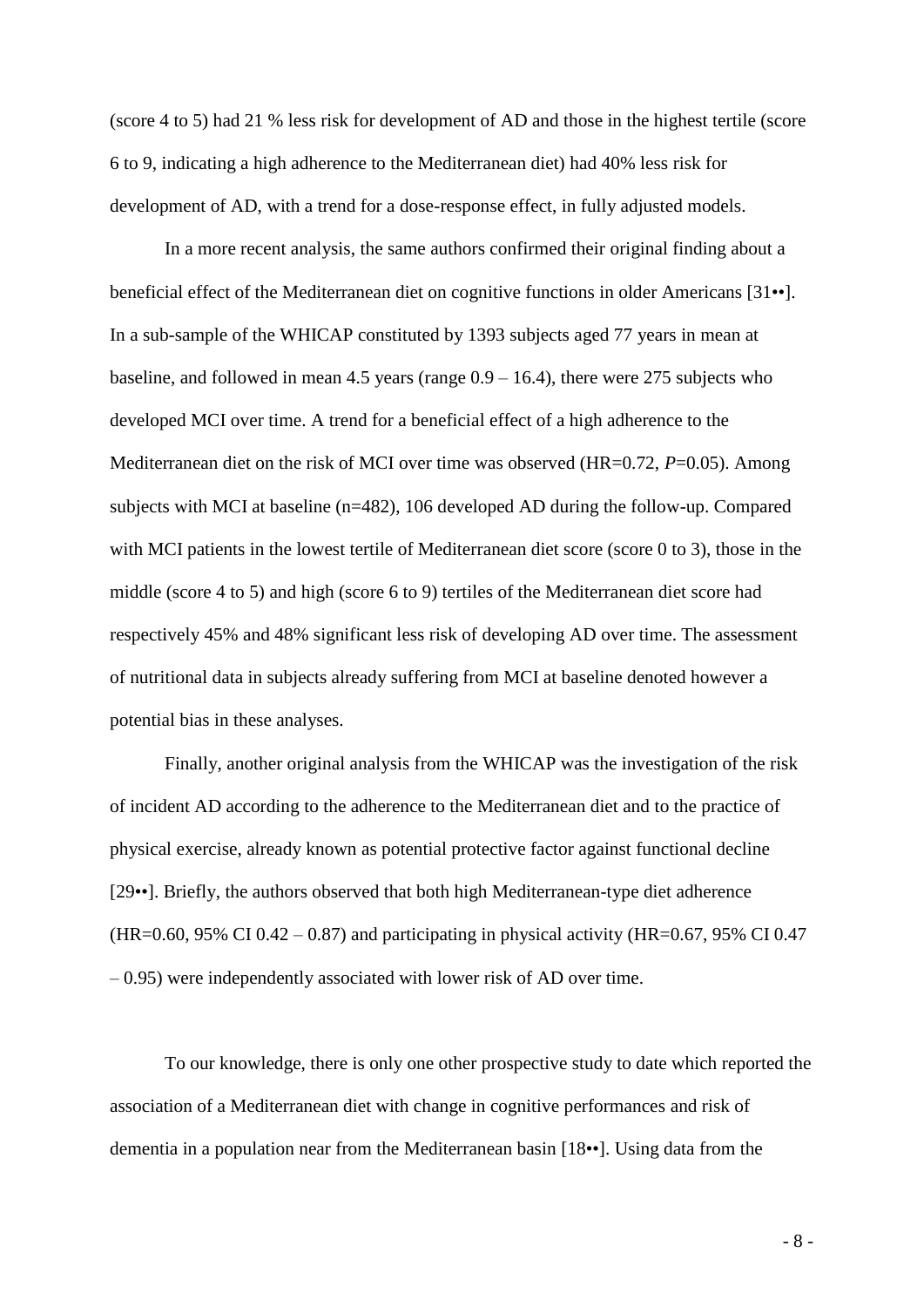Three-City (3C) Study, a French prospective cohort of older individuals (aged 65 years and over at baseline) starting in 1999, the authors investigated the relationship between adherence to the Mediterranean diet and change in cognitive performances. The sample consisted of 1410 individuals from the Bordeaux center of the 3C study, free from dementia at baseline, aged 75.9 years in mean and followed at least once over 5 years (2002-2007). Cognitive performances were assessed on four neuropsychological tests: Mini-Mental State Examination (MMSE), Isaacs Set Test (IST), Benton Visual Retention Test (BVRT) and Free and Cued Selective Reminding Test (FCSRT) assessing respectively, global cognitive function, semantic verbal fluency, visual memory and verbal episodic memory. An independent committee of neurologists analysed in depth the medical history of each subject to obtain a consensus on the diagnosis and etiology of dementia according to the DSM-Fourth Edition and the NINCDS-ADRDA criteria. The Mediterranean diet score was computed as described above and as in the US study [19••]. Analyses were adjusted for age, gender, education, marital status, energy intake, physical activity, depressive symptomatology, taking 5 drugs/d or more, ApoE genotype, cardiovascular risk factors and stroke. The main original finding was that higher adherence to the Mediterranean diet was significantly associated with better global cognitive performances and episodic memory (MMSE and FCSRT) over time, especially in subjects who remained free from dementia over time. For instance, a women with a low adherence to the Mediterranean diet (score 0 to 3) would lose 1.2 point on the MMSE score and 2.6 points on the FCSRT score over 5 years, whereas a comparable women with a high Mediterranean diet adherence (score 6 to 9) would lose 0.75 points and 1.6 points respectively. Nevertheless, there was no association between the adherence to the Mediterranean diet and risk of dementia (HR=1.06, *P*= 0.43) or AD (HR=1.00, *P*=0.96) in older individuals enrolled in this study.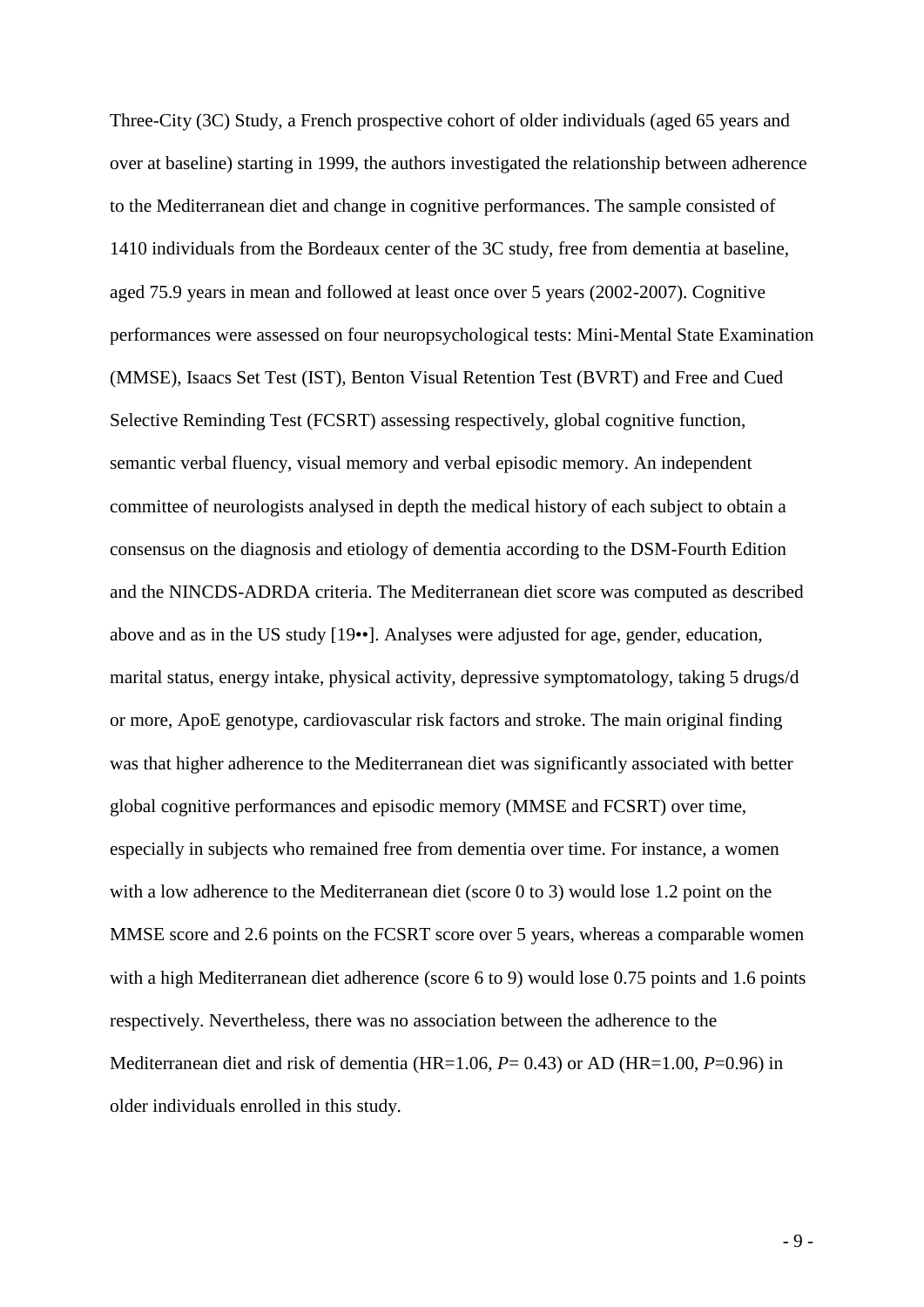Knowing the beneficial impact of the Mediterranean diet on cardiovascular events and the contribution of cardiovascular risk factors in AD risk, Scarmeas et al. hypothesized that there might be an attenuation of the association between the Mediterranean diet adherence and the risk of AD when vascular risk factors (history of stroke, diabetes, hypertension, heart disease and lipids levels) were simultaneously introduced in the statistical model [30•]. As previously described, they confirmed that a higher adherence to the Mediterranean diet was associated with lower risk of AD. However, a surprising finding was that the introduction of the vascular variables did not change the magnitude of this association. Interestingly, in the 3C study, similar results were observed [18••]. The association between a Mediterranean diet and cognitive decline was not attenuated when adjusting for stroke and cardiovascular risk factors. Altogether, these results suggested that the association was not mediated by vascular comorbidity while other biological mechanisms, such as oxidation and inflammation, may contribute to this association.

Altogether, results from the first US [19••] and the French [18••] studies may seem inconsistent while important differences between these studies could explain such discrepancies, as discussed by Féart et al. [18••] and Knopman in the related editorial [32]. First, in the design of these studies, difference in length of follow-up was observed, the US study being longer (range 0.2 to 13.9 *vs.* 1.6 to 6.1 years). Second, the computation of the Mediterranean diet score was based on sex-specific median of consumption of nine food groups which characterized each study sample and was therefore not exactly comparable. Therefore, low French consumers could be considered as high US consumers for a particular food group*,* leading to a decreased chance to observe similar results. Moreover, the Mediterranean diet score did not consider other food groups that could reflect specific health concerns and behaviours, such as the consumption of dietary supplements. Another

 $-10-$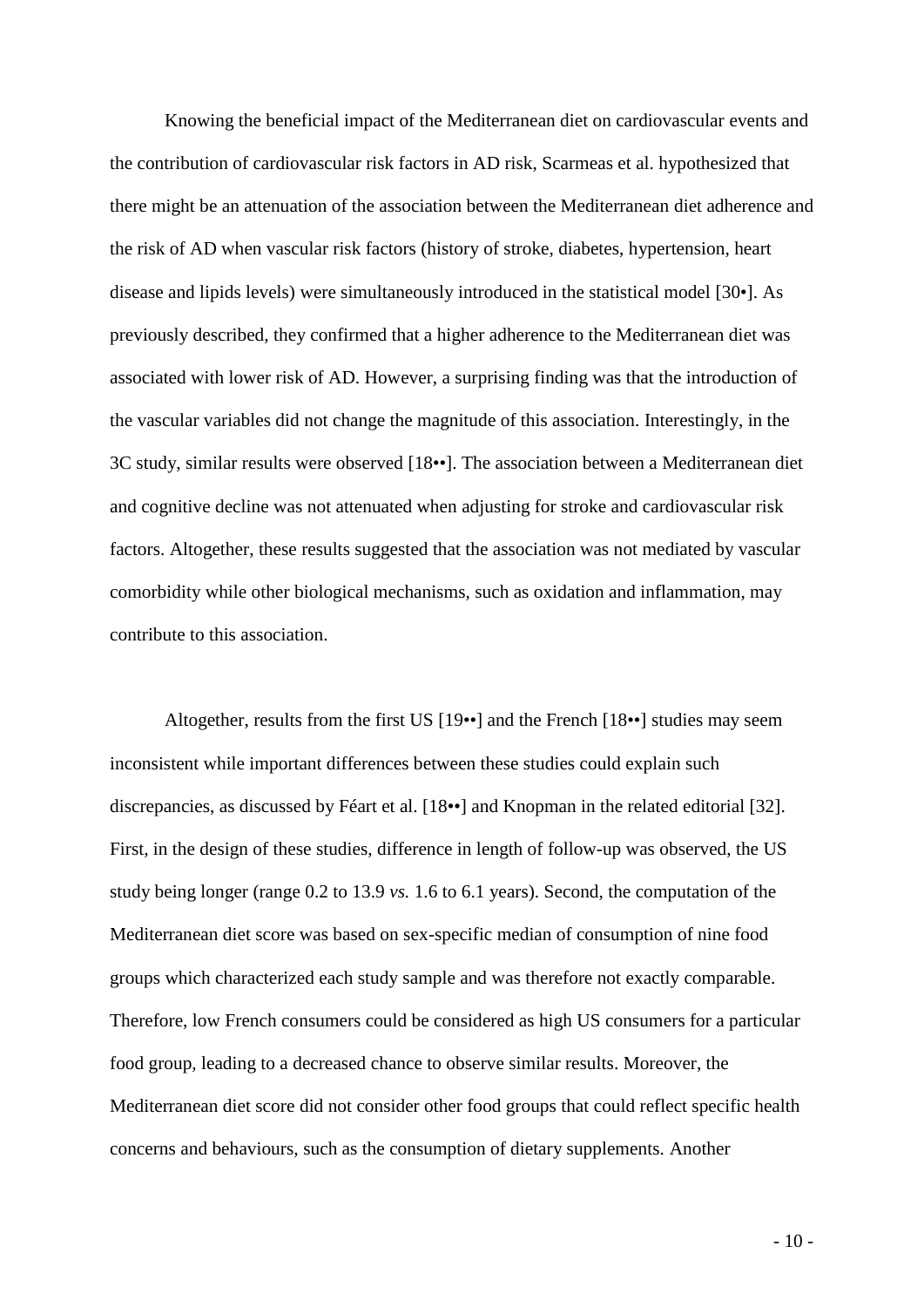explanation to these inconsistent results was related to cognitive decline in the prodromal phase preceding diagnosis of dementia [33]. Féart and collaborators suggested that the beneficial effect of the Mediterranean diet observed on cognitive decline would be efficient only at least 5 years before the clinical diagnosis of dementia. After this window of opportunity, in the very last years preceding dementia, the neurodegenerative processes of dementia could be too advanced to be reversed by diet. Controlling for late-life risk factors cannot be sufficient to stand for lifelong exposure as well [32].

Finally, food choices and dietary habits which reflect individual food preferences are highly sensitive to culture, education, socio-economic status, socio-demographic characteristics, environmental and lifestyle determinants, as well as to age- or nutritionrelated diseases. Therefore, a Mediterranean-style diet pattern probably does not fully explain the better health of persons who adhere to it but it likely contributes directly. This dietary pattern may also indirectly constitute an indicator of a complex set of favorable social and lifestyle factors that contribute to global better health.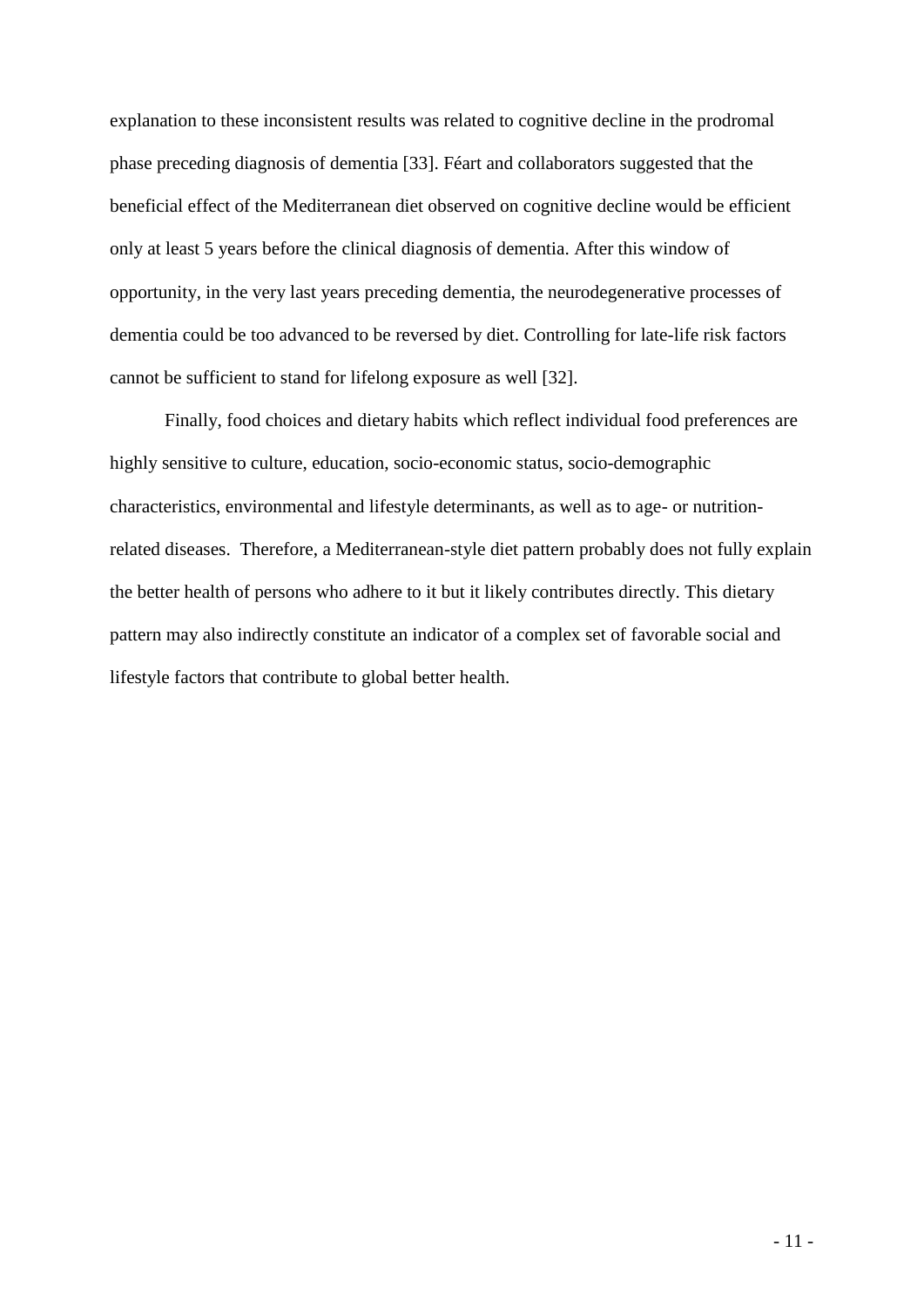#### **CONCLUSION**

The evaluation of a Mediterranean diet on health outcomes seems of particular interest [34]. To date, only two recent prospective studies focused on brain health and results seem really promising. A high adherence to the Mediterranean diet has been associated with slower cognitive decline, with trend for a reduced risk for developing MCI, with reduced risk of MCI conversion to AD and with reduced risk for AD. Altogether, these results suggest that adherence to the Mediterranean diet may affect not only the risk for AD, but also the evolution of cognitive performances over time and subsequent disease course. Further research is needed to allow the generalization of these results to other populations and to propose the Mediterranean diet as a potential preventive approach against dementia or cognitive decline in addition to its expected benefits against many other unfavorable outcomes in a public health perspective.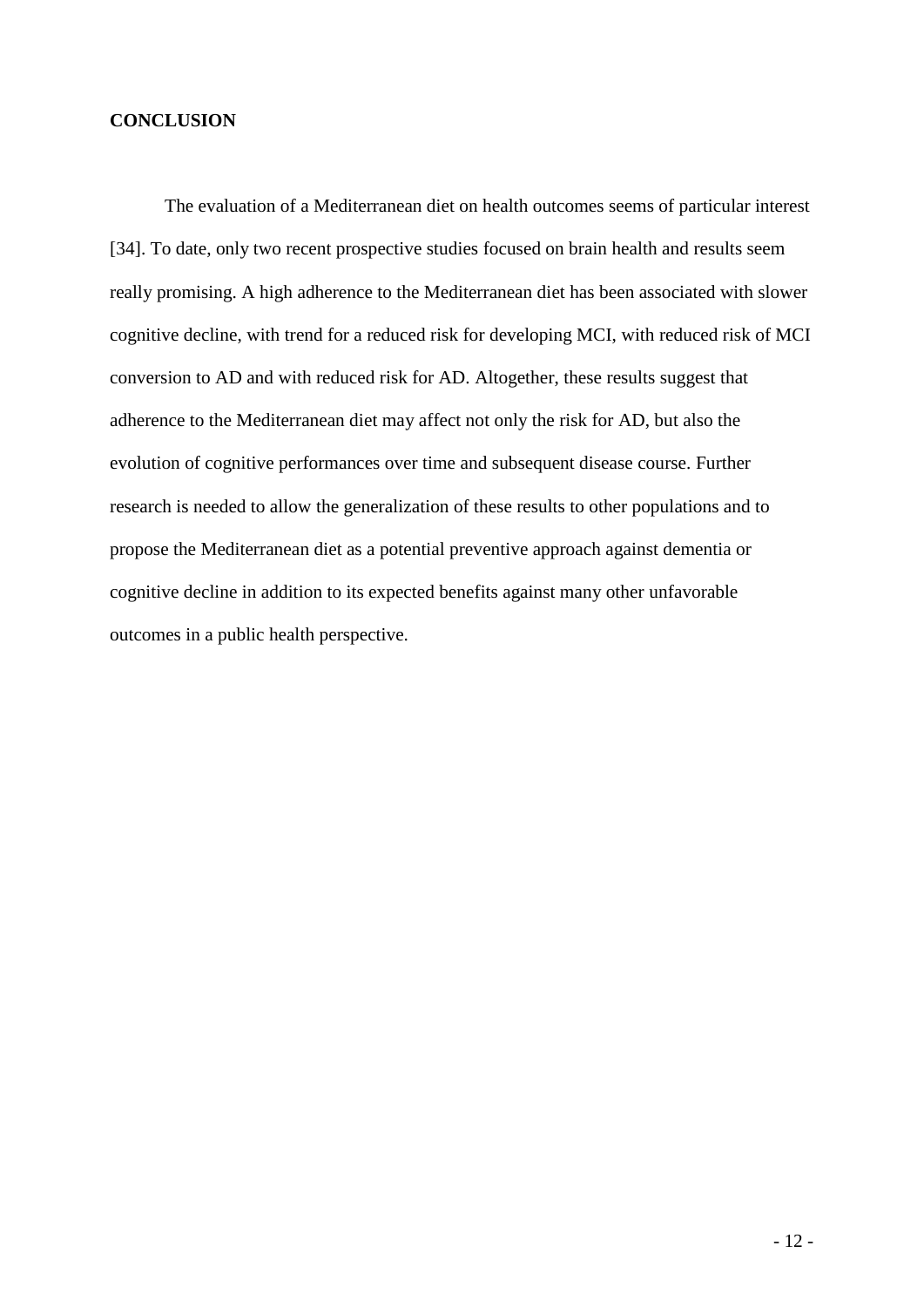## **ACKNOWLEDGEMENTS**

**Funding / Support:** C. Féart was funded by Association France Alzheimer. C. Samieri was funded by Aquitaine Regional Government.

The authors have no conflict of interest.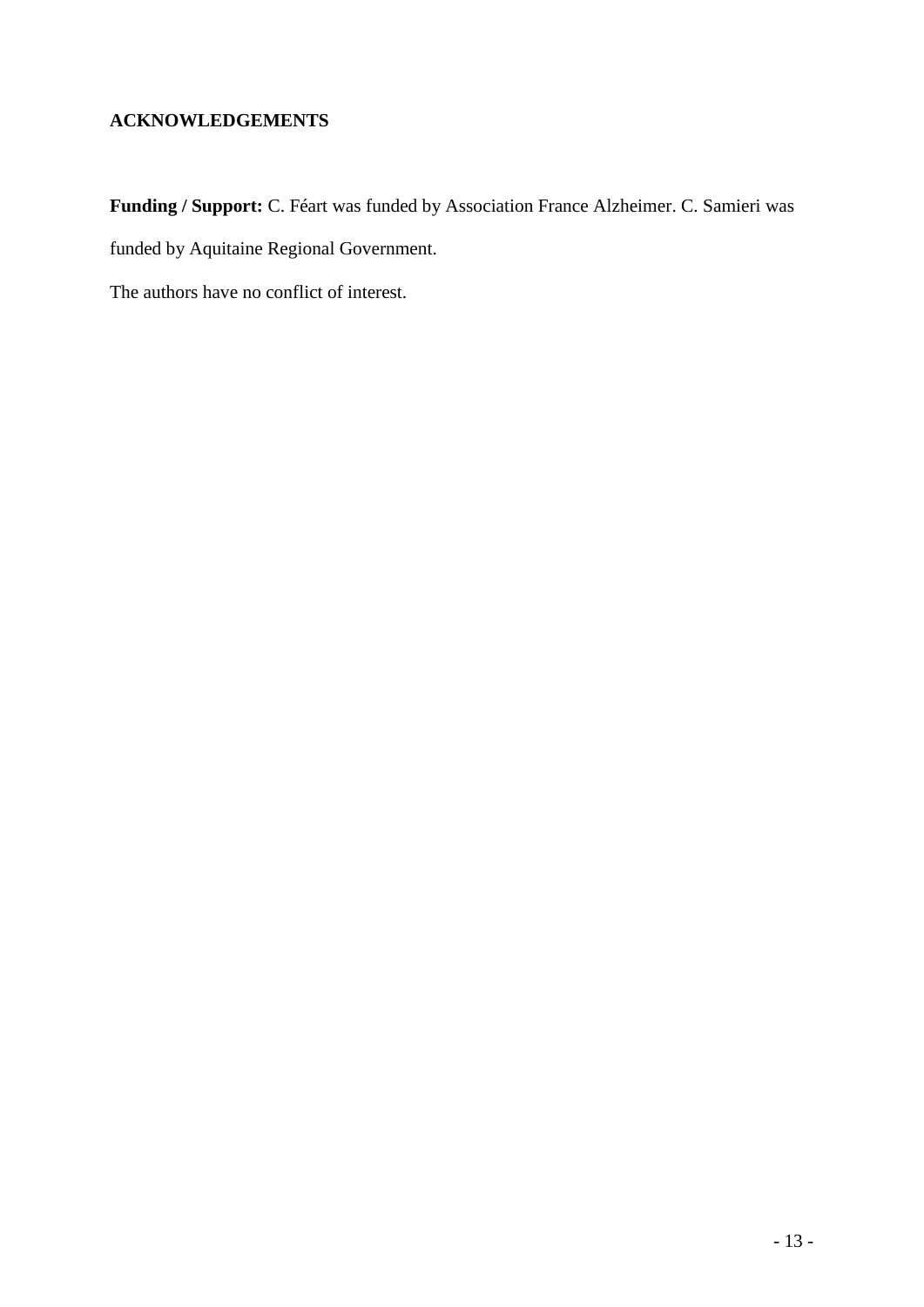#### **References and recommended reading**

Papers of particular interest have been highlighted as:

- of special interest
- •• of outstanding interest
- 1. Trichopoulou A, Kouris-Blazos A, Vassilakou T, et al. (1995) Diet and survival of elderly Greeks: a link to the past. Am J Clin Nutr;61:1346S-1350S.
- 2••. Trichopoulou A, Kouris-Blazos A, Wahlqvist ML, et al. (1995) Diet and overall survival in elderly people. Bmj;311:1457-60.

This is the first study that described the Mediterranean Diet Score and investigated the association between the adherence to the Mediterranean diet and risk of death.

3•. Trichopoulou A, Costacou T, Bamia C, Trichopoulos D. (2003) Adherence to a Mediterranean diet and survival in a Greek population. N Engl J Med;348:2599-608. This is the largest study (more than 22 000 adults) that investigated the association between

the Mediterranean Diet Score and the risk of death in Greece.

4•. Sofi F, Cesari F, Abbate R, Gensini GF, Casini A. (2008) Adherence to Mediterranean diet and health status: meta-analysis. Bmj;337:a1344.

This is the first meta-analysis that investigated the association between adherence to the Mediterranean diet and health status (overall mortality, mortality from and incidence of cardiovascular diseases, mortality from and incidence of cancer and chronic neurodegenerative disease) among cohort prospective studies.

- 5. Roman B, Carta L, Martinez-Gonzalez MA, Serra-Majem L. (2008) Effectiveness of the Mediterranean diet in the elderly. Clin Interv Aging;3:97-109.
- 6. Solfrizzi V, Capurso C, D'Introno A, et al. (2008) Lifestyle-related factors in predementia and dementia syndromes. Expert Rev Neurother;8:133-58.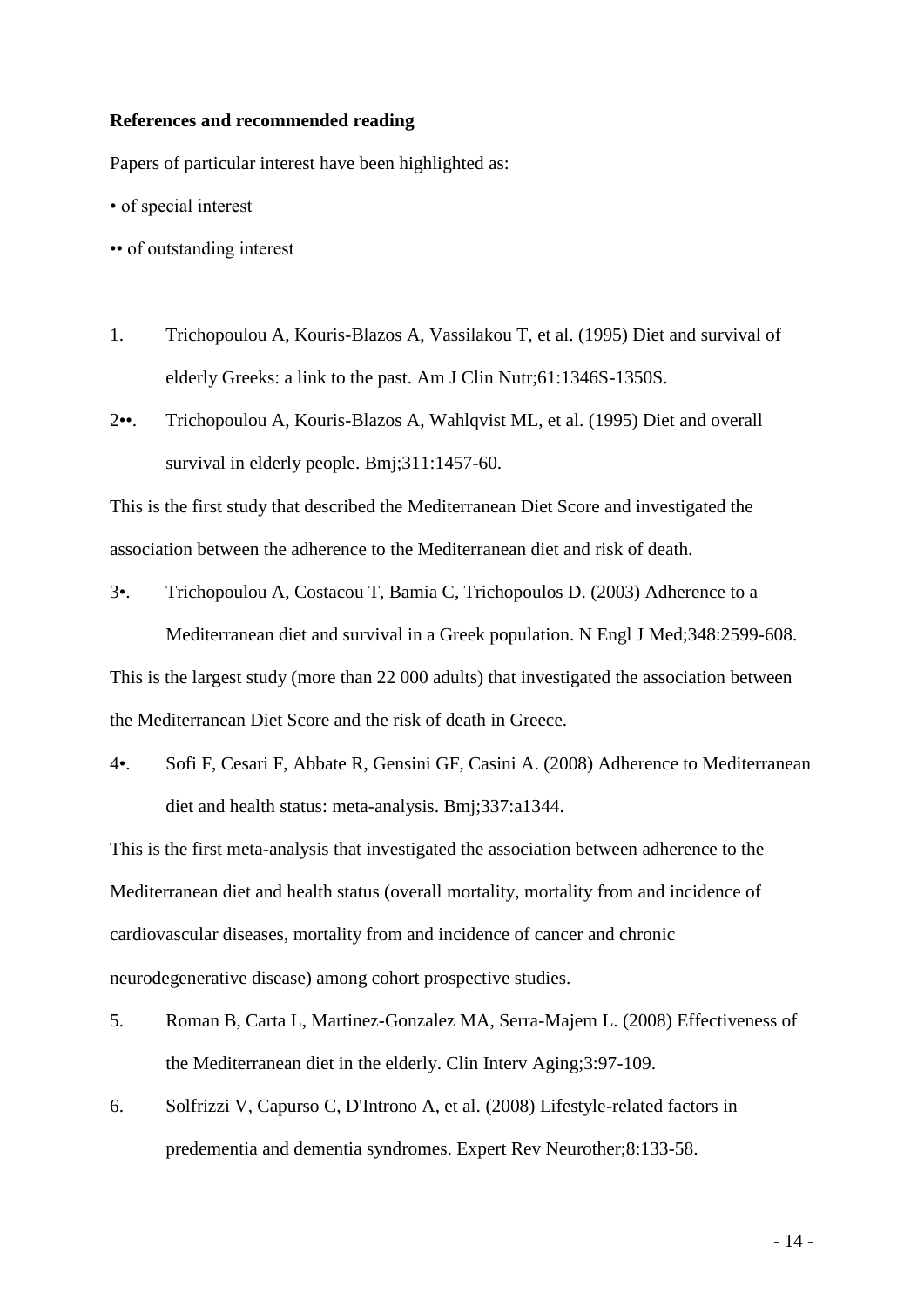- 7. Brayne C. (2007) The elephant in the room healthy brains in later life, epidemiology and public health. Nat Rev Neurosci;8:233-9.
- 8. Lobo A, Launer LJ, Fratiglioni L, et al. (2000) Prevalence of dementia and major subtypes in Europe: A collaborative study of population-based cohorts. Neurologic Diseases in the Elderly Research Group. Neurology;54:S4-9.
- 9. Petersen RC. (2004) Mild cognitive impairment as a diagnostic entity. J Intern Med;256:183-94.
- 10. Gomez-Pinilla F. (2008) Brain foods: the effects of nutrients on brain function. Nat Rev Neurosci;9:568-78.
- 11. Bamia C, Orfanos P, Ferrari P, et al. (2005) Dietary patterns among older Europeans: the EPIC-Elderly study. Brit J Nutr;94:100-113.
- 12. Keys A, Menotti A, Karvonen MJ, et al. (1986) The diet and 15-year death rate in the seven countries study. Am J Epidemiol;124:903-15.
- 13. Willett WC, Sacks F, Trichopoulou A, et al. (1995) Mediterranean diet pyramid: a cultural model for healthy eating. Am J Clin Nutr;61:1402S-1406S.
- 14•. Sofi F. (2009) The Mediterranean diet revisited: evidence of its effectiveness grows. Curr Opin Cardiol.

This article constitutes an update of recent findings on the effectiveness of the Mediterranean diet on health outcomes.

- 15. Kourlaba G, Panagiotakos DB. (2009) Dietary quality indices and human health: a review. Maturitas;62:1-8.
- 16. Rumawas ME, Dwyer JT, McKeown NM, Meigs JB, Rogers G, Jacques PF. (2009) The development of the Mediterranean-style dietary pattern score and its application to the American diet in the Framingham Offspring Cohort. J Nutr;139:1150-6.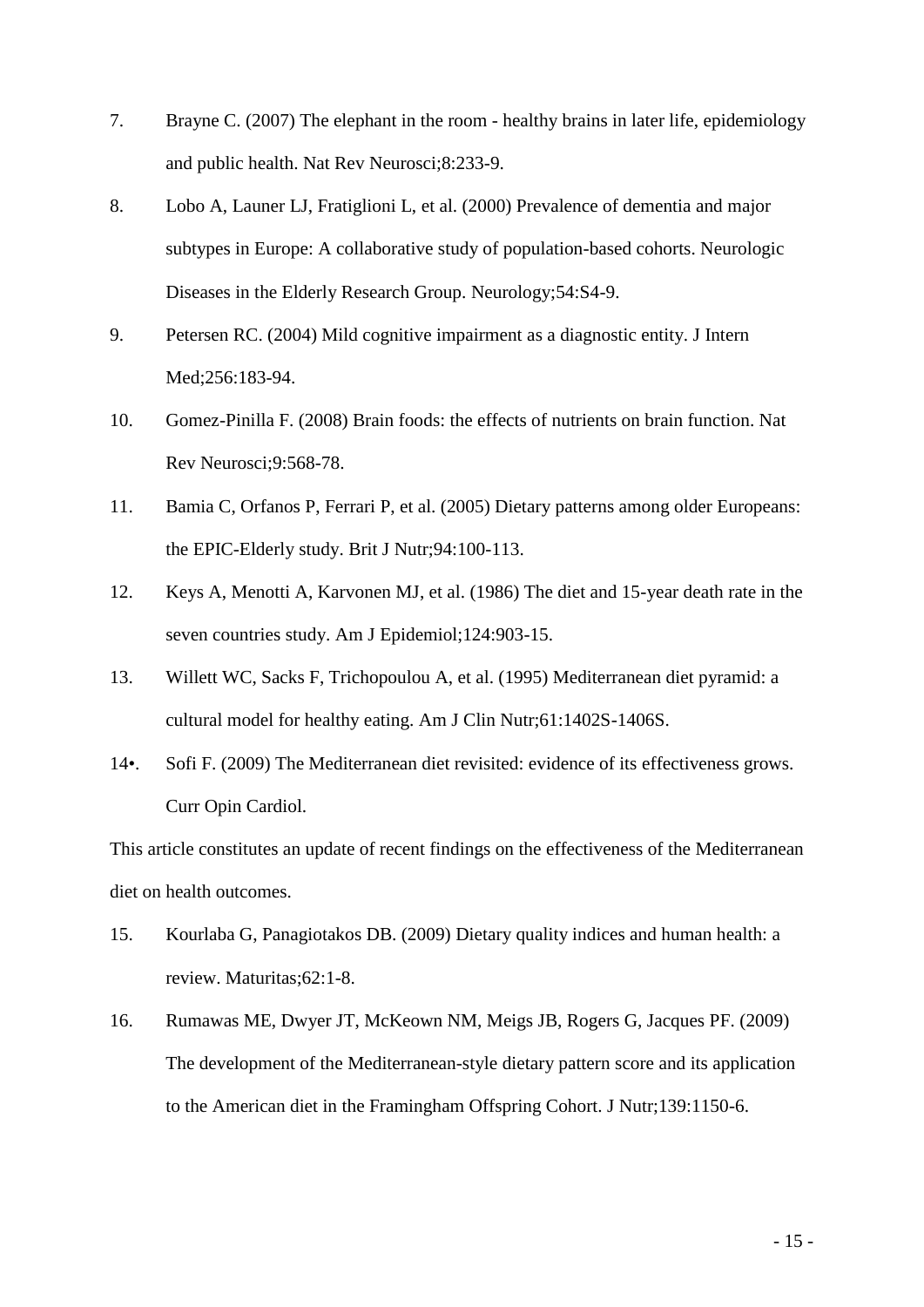- 17. Bach A, Serra-Majem L, Carrasco JL, et al. (2006) The use of indexes evaluating the adherence to the Mediterranean diet in epidemiological studies: a review. Public Health Nutr;9:132-46.
- 18••. Feart C, Samieri C, Rondeau V, et al. (2009) Adherence to a Mediterranean diet, cognitive decline, and risk of dementia. Jama;302:638-48.

This is the first and single cohort prospective study that investigated the association between the adherence to the Mediterranean diet and cognitive decline, before the diagnosis of dementia. This is also the only one study on this topic in a Mediterranean area (France).

19••. Scarmeas N, Stern Y, Tang MX, Mayeux R, Luchsinger JA. (2006) Mediterranean diet and risk for Alzheimer's disease. Ann Neurol;59:912-21.

This is the first cohort prospective study that investigated the association between the adherence to the Mediterranean diet and risk of dementia in older individuals.

- 20. Van Dyk K, Sano M. (2007) The impact of nutrition on cognition in the elderly. Neurochem Res;32:893-904.
- 21. Devore EE, Grodstein F, van Rooij FJ, et al. (2009) Dietary intake of fish and omega-3 fatty acids in relation to long-term dementia risk. Am J Clin Nutr;90:170-6.
- 22. Kroger E, Verreault R, Carmichael PH, et al. (2009) Omega-3 fatty acids and risk of dementia: the Canadian Study of Health and Aging. Am J Clin Nutr;90:184-92.
- 23. Kant AK. (2004) Dietary patterns and health outcomes. J Am Diet Assoc;104:615-35.
- 24. Lichtenstein AH, Appel LJ, Brands M, et al. (2006) Diet and lifestyle recommendations revision 2006: a scientific statement from the American Heart Association Nutrition Committee. Circulation;114:82-96.
- 25. Renaud S, de Lorgeril M, Delaye J, et al. (1995) Cretan Mediterranean diet for prevention of coronary heart disease. Am J Clin Nutr;61:1360S-1367S.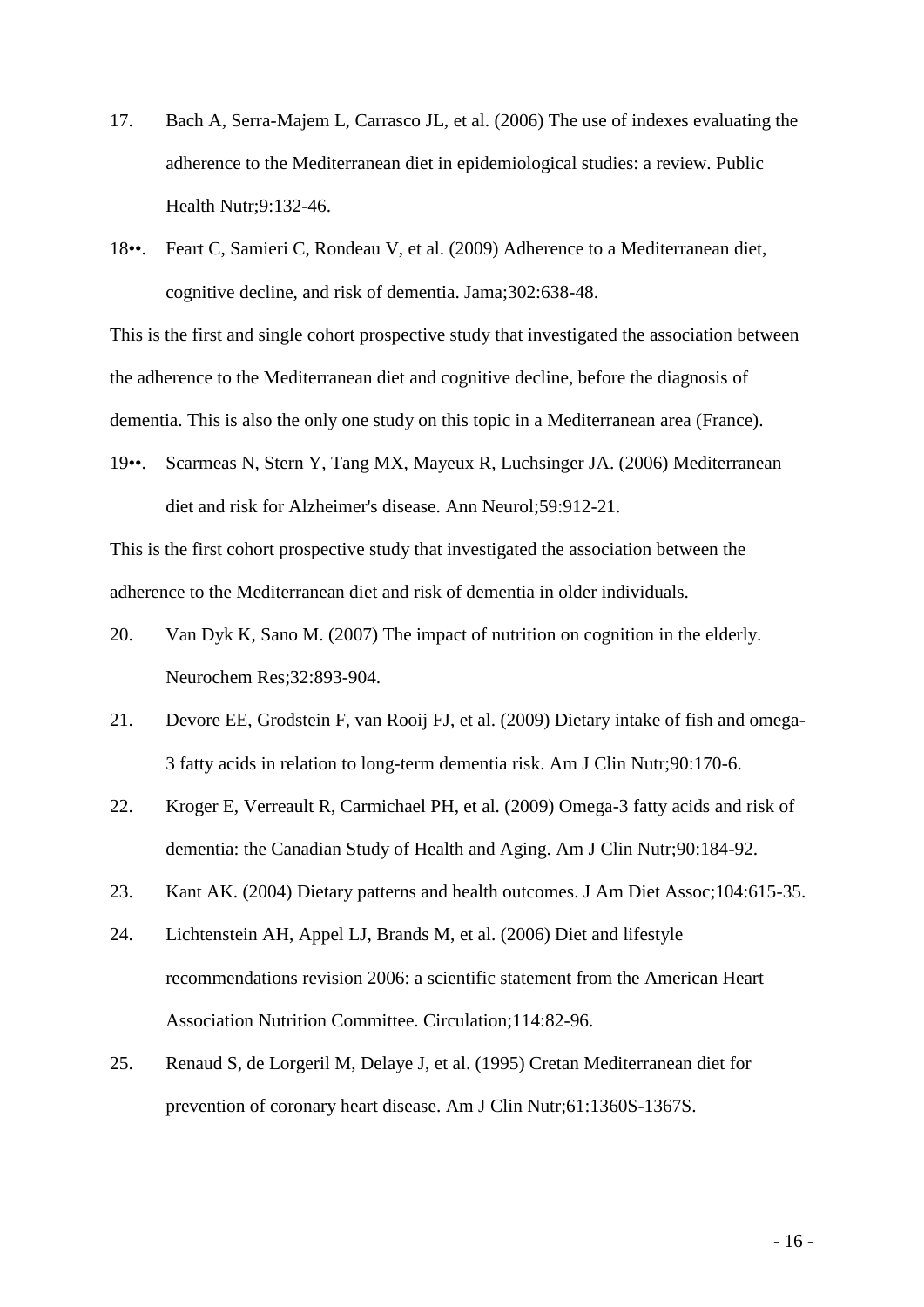- 26. Dai J, Jones DP, Goldberg J, et al. (2008) Association between adherence to the Mediterranean diet and oxidative stress. Am J Clin Nutr;88:1364-70.
- 27. Giugliano D, Esposito K. (2008) Mediterranean diet and metabolic diseases. Curr Opin Lipidol;19:63-8.
- 28. Panagiotakos DB, Dimakopoulou K, Katsouyanni K, et al. (2009) Mediterranean diet and inflammatory response in myocardial infarction survivors. Int J Epidemiol;38:856-66.
- 29••. Scarmeas N, Luchsinger JA, Schupf N, et al. (2009) Physical activity, diet, and risk of Alzheimer disease. Jama;302:627-37.

This is the first study that investiagted the possible independent association of the adherence to the Mediterranean diet and of physical activity on the risk of Alzheimer's disease.

30•. Scarmeas N, Stern Y, Mayeux R, Luchsinger JA. (2006) Mediterranean diet, Alzheimer disease, and vascular mediation. Arch Neurol;63:1709-17.

This is the first cohort prospective study that investigated the possible vascular mediation of the association between the Mediterranean diet adherence and the risk of Alzheimer's disease.

31••. Scarmeas N, Stern Y, Mayeux R, Manly JJ, Schupf N, Luchsinger JA. (2009)

Mediterranean diet and mild cognitive impairment. Arch Neurol;66:216-25.

This is the first and single cohort prospective study that investigated the association between the adherence to the Mediterranean diet and risk of Mild Cognitive Impairment in older individuals.

- 32. Knopman DS. (2009) Mediterranean diet and late-life cognitive impairment: a taste of benefit. Jama;302:686-7.
- 33. Amieva H, Le Goff M, Millet X, et al. (2008) Prodromal Alzheimer's disease: successive emergence of the clinical symptoms. Ann Neurol;64:492-8.